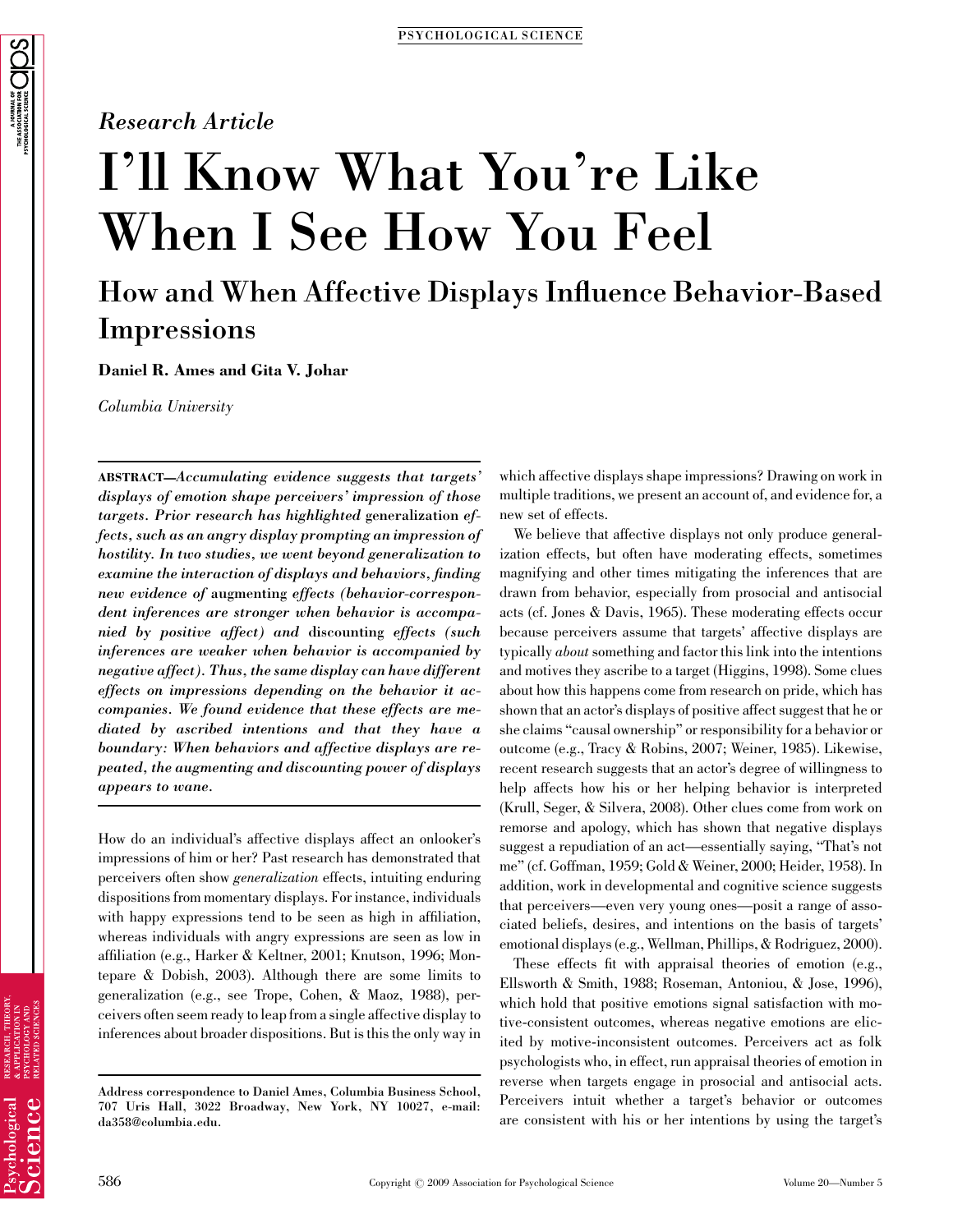accompanying positive or negative emotional display. From these ascribed intentions, perceivers may draw more general conclusions about the target's dispositions.

This line of reasoning led us to make three predictions about how affective displays affect impressions. First, a target will be seen more positively (e.g., as more helpful) when his or her prosocial act is accompanied by a positive emotional display (e.g., happiness, contentment) than when that act is accompanied by a negative emotional display (e.g., sadness, frustration). Second, a target will be seen more negatively (e.g., as more selfish) when his or her harmful act is accompanied by a positive emotional display than when that act is accompanied by a negative emotional display. In other words, positive emotional displays augment behavior-correspondent trait inferences, whereas negative displays discount such inferences. Third, we posited a mechanism consistent with folk-psychological models of perceived intent (e.g., Malle, 2004; Read, Jones, & Miller, 1990; Reeder, Kumar, Hesson-McInnis, & Trafimow, 2002), predicting that the link between an emotional display (e.g., "she's pleased") and trait inferences (e.g., "she's selfish") will be mediated by the inference of underlying intentions (e.g., ''she doesn't care about hurting her friend'').

Along with these augmenting, discounting, and mediation effects, we predicted a boundary condition. We believe that when a behavior-display pairing is encountered repeatedly (e.g., repeated acts of harm accompanied by displays of remorse), the augmenting and discounting effects of the affective displays will wane, and perceivers will come to regard the repeated behavior as especially diagnostic (cf. Heider, 1958, pp. 51–52; McArthur, 1972; Trope, 1986). For instance, after a single act of harm, a remorseful display might mitigate the ascription of harmful intent (i.e., the behavior seems ''uncharacteristic''), but after repeated instances of harmful behavior, displays of remorse come to matter less than the track record of damage. Individual behaviors may be ambiguous cues whose signal value can be boosted or dampened by accompanying affect, but repeated behaviors, affect notwithstanding, may be taken as reliable predictors of future conduct. We call this effect convergence, arguing that when behaviors are repeated, impressions converge on behavior-correspondent inferences regardless of affective displays.

We tested our predictions in two studies. Study 1 explored augmenting and discounting effects, pairing behaviors with different affective displays. Study 2 examined convergence effects, focusing on repeated behaviors and displays. The results hold implications for social, developmental, and cognitive research on face and emotion perception and social judgment. We conclude this article by discussing these implications.

# STUDY 1

In Study 1, participants viewed scenes featuring prosocial and harmful behaviors, with targets showing varying affective dis-

plays. Participants' ratings of the targets' emotions, intentions, and traits allowed us to test for augmenting and discounting effects.

#### Method

Ninety-one members of a paid university research pool participated. The average age of the participants was  $22.5$  years  $SD =$ 6.2 years); 57 participants (62.6%) were female, and 34 (37.4%) were male. Forty-seven participants (51.6%) identified themselves as Asian or Asian American, 32 (35.2%) identified themselves as Caucasian, and 4 (4.4%) identified themselves as Hispanic or Latino.

Our stimuli featured actors performing prosocial or harmful behaviors while displaying positive, neutral, or negative affect. To ensure that discounting and augmenting effects did not stem from specific actors or specific behaviors, we employed a range of targets (including males and females), as well as a range of behaviors (prosocial behaviors included helping a colleague, donating to a charity, and conceding in a negotiation; harmful behaviors included spilling coffee on someone, failing to do a promised errand, and disparaging a roommate's boyfriend in her presence). (Table S1 in the supporting information available online provides the text of the scenarios; see p. 593.) Participants were randomly assigned to see one of three sets of materials in a computer-based survey. Each set featured one vignette showing prosocial behavior and one vignette showing harmful behavior; the order of the vignettes was counterbalanced across participants (see Fig. 1). In addition, each vignette had three possible endings, conveyed in both text and photographs; whether the ending indicated positive, negative, or neutral affect was manipulated across participants. Thus, the experiment had a 3 (scenario set: 1, 2, or 3)  $\times$  2 (scenario: prosocial or harmful behavior)  $\times$  2 (scenario order: prosocial or harmful behavior first)  $\times$  3 (affective display: positive, neutral, or negative affect for each scenario) design, with scenario set, scenario order, and affective display manipulated between participants. The affective-display conditions were yoked between the scenarios such that each participant saw two different kinds of affective displays (negative affect for Scenario 1 and neutral affect for Scenario 2, positive affect for Scenario 1 and negative affect for Scenario 2, or neutral affect for Scenario 1 and positive affect for Scenario 2).

For each scenario, text and a pair of photos portraying the target were presented on a computer monitor. The poses were selected from photographs of models (graduate students ages 25–35 years; four female and two male) asked to display various emotions, such as anger and frustration or joy and happiness. For each condition, we selected two photos that captured different aspects of the relevant emotion (e.g., looking down, cringing). The photos and text descriptions for the affective displays were identical for the prosocial and harmful behaviors.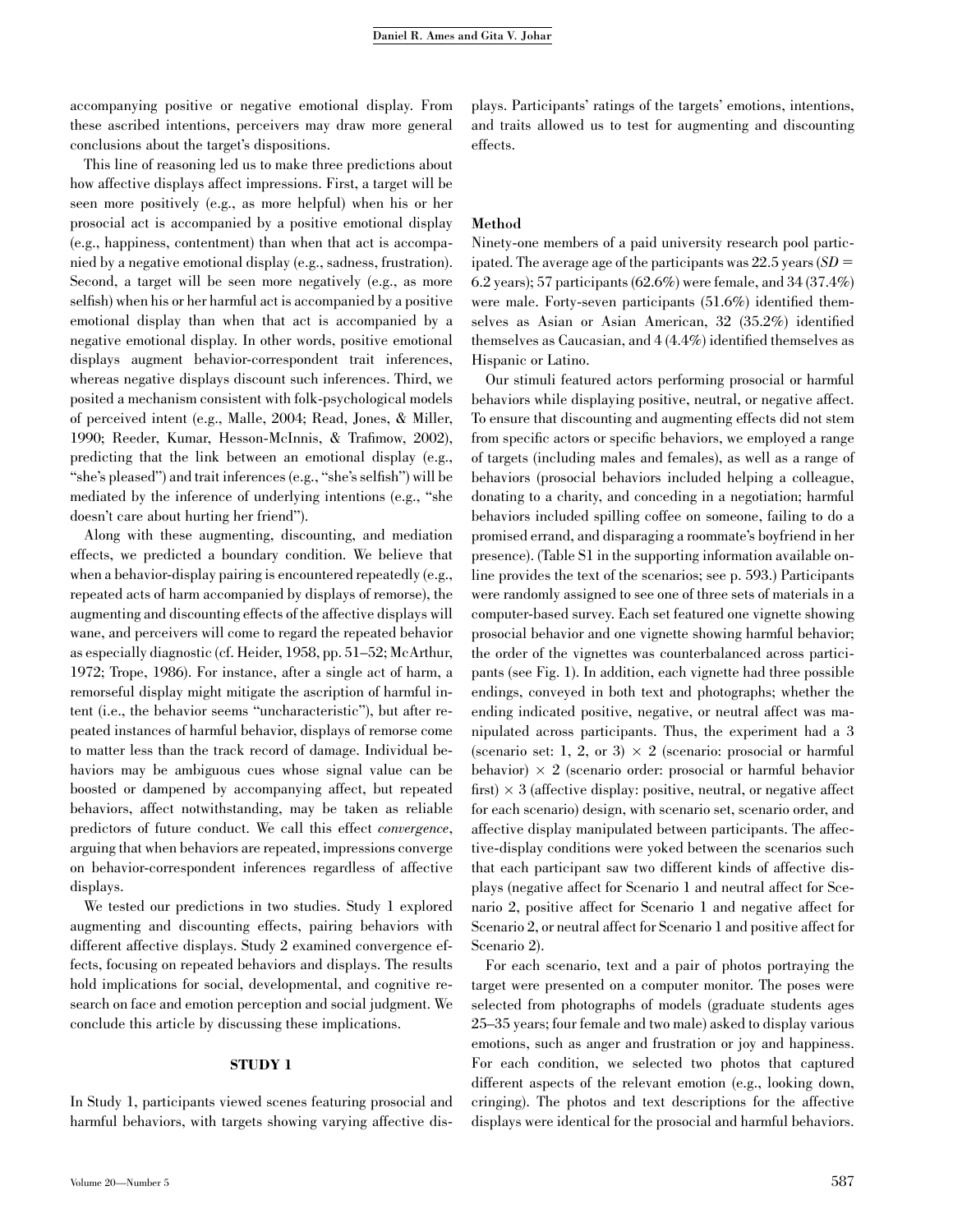#### Affective Displays Shape Impressions



Fig. 1. Illustration of one scenario set in Study 1. Table S1 in the supporting information available on-line (see p. 593) presents all three scenario sets used in this study.

Each scenario was presented three times, and participants completed a different set of dependent measures after each presentation. The three sets of questions asked about the target's emotions, intentions, and traits, respectively. The emotion items were "S/he felt happy, pleased," "S/he felt sad, bad," "S/he felt embarrassed, guilty," and "S/he felt angry, frustrated." The intention items were ''S/he wanted to be nice to others'' and ''S/he didn't really care about other people.'' The trait items consisted of ''S/he is trustworthy, reliable,'' ''S/he is helpful, kind,'' ''S/he is selfish, uncaring," and "S/he is a jerk, mean." The questions within each set were randomly ordered, and participants had unlimited time to answer them. All items were rated on scales from 1 (strongly disagree) to 7 (strongly agree).

## Results

We calculated a composite measure of perceived positive affect by averaging ratings for "happy," "sad," "embarrassed," and "angry" (the latter three were reverse-scored). Our composite measure of positive intentions was the average rating for the "wanted to be nice" and "didn't really care" (reverse-scored) items, and our composite measure of positive impressions was the average rating for "trustworthy," "helpful," "selfish," and "jerk" (the latter two were reverse-scored). Across multiple analyses, we did not find reliable effects suggesting that the impact of affective displays was bounded or moderated by scenario set, scenario order, or the target's sex. Therefore, we collapsed across these dimensions in the analyses reported here.

The affective-display conditions led to the expected differences in ascribed affect. For both prosocial and harmful behaviors, displays of positive affect (compared with displays of negative affect) led to higher ratings for ''happy'' and lower ratings for "sad," "embarrassed," and "angry" (see Table S2 in the supporting information available on-line).

As expected, compared with negative affective displays, positive displays appeared to augment behavior-correspondent judgments, making them more positive for prosocial behaviors and more negative for harmful behaviors (Fig. 2). Specific contrasts confirmed our predictions: For prosocial behaviors, positive affect led to significantly more positive intention ratings,  $t(57) = 3.15$ ,  $p_{rep} = .98$ ,  $d = 0.83$ , and impression ratings,  $t(57) = 3.37, p_{\text{rep}} = .99, d = 0.89,$  than did negative affect. For harmful behaviors, positive affect led to significantly less positive intention ratings,  $t(60) = 1.77$ ,  $p_{rep} = .89$ ,  $d = 0.46$ , and impression ratings,  $t(60) = 1.97$ ,  $p_{\text{rep}} = .92$ ,  $d = 0.51$ , than did negative affect. This pattern of significance extended across nearly every one of the individual intention and impression items (see Table S2 in the supporting information available online). Our inclusion of a control condition helps to clarify the effects. Compared with neutral displays, positive displays augmented impressions based on prosocial behavior,  $t(60) = 3.26$ ,  $p_{\text{rep}} = .99, d = 0.84$ , whereas negative displays discounted impressions based on harmful behavior,  $t(56) = 2.26$ ,  $p_{\text{ren}} = .94$ ,  $d = 0.60$ .

We also examined another contrast: Were harm-doers who appeared to be remorseful and frustrated seen more negatively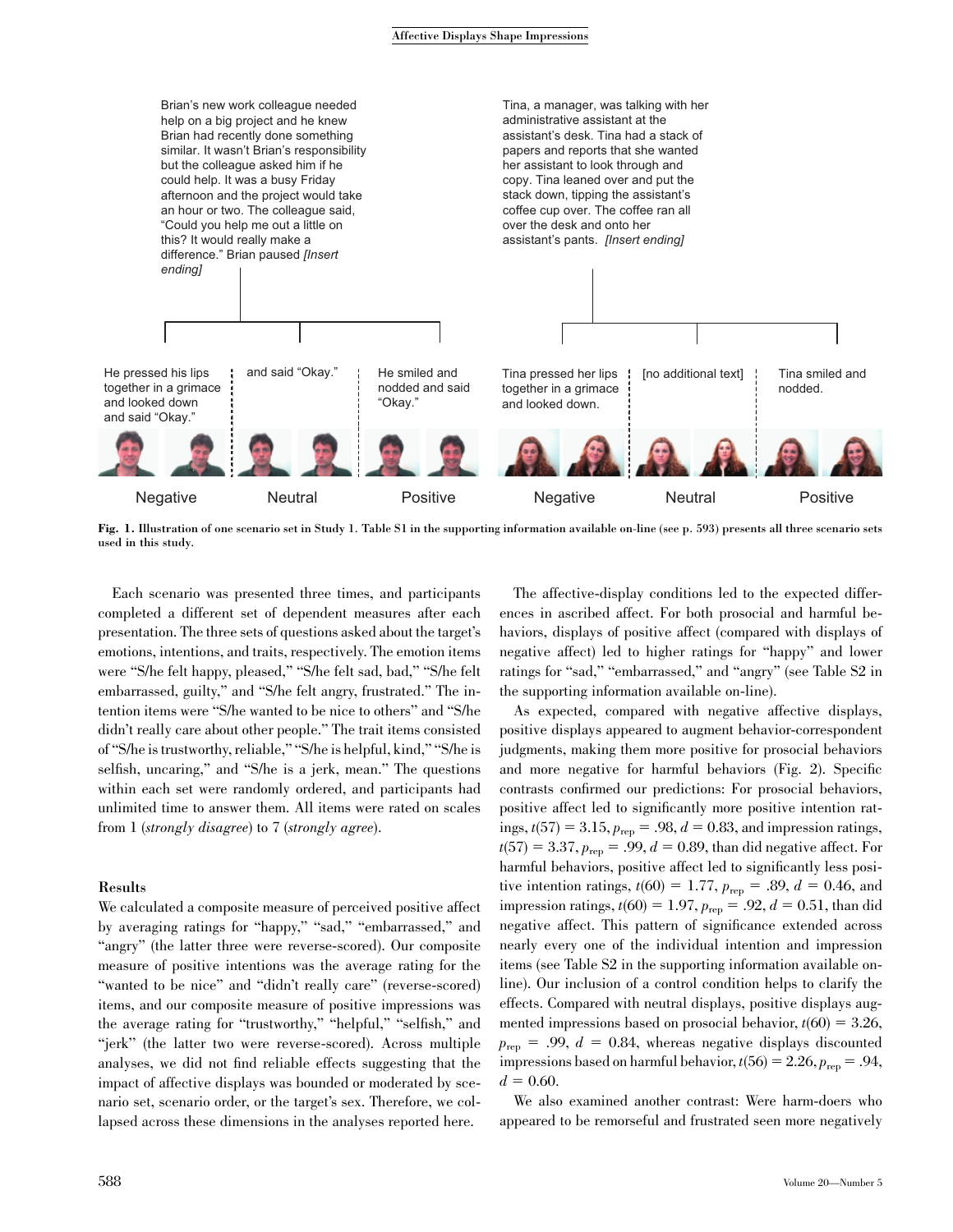

Fig. 2. Results from Study 1: participants' judgments of targets' intentions (top panel) and impressions of targets (bottom panel) as a function of targets' behavior (prosocial or harmful) and affective display (negative, neutral, or positive).

than helpers who appeared to be remorseful and frustrated? Indeed, impressions were significantly more negative for harmdoers displaying negative affect (3.69) than for helpers displaying negative affect (4.69),  $t(56) = -3.60$ ,  $p_{\text{rep}} = .99$ ,  $d =$ 0.96. However, harm-doers showing negative affect were not seen as harboring worse intentions than helpers showing negative affect (4.34 for helpers, 4.09 for harm-doers),  $t(56)$  =  $-0.63$ ,  $p_{\text{rep}} = .67$ ,  $d = 0.17$ .

We also conducted correlational tests of our predictions. As expected, for prosocial behaviors, ascription of positive emotions to the target was positively correlated with attribution of positive intentions,  $r(91) = .25$ ,  $p_{\text{rep}} = .95$ , and positive impressions,  $r(91) = .26$ ,  $p_{\text{rep}} = .96$ . Also as expected, these correlations were reversed for harmful behaviors: In this case, positive emotions were negatively correlated with the attribution of positive intentions,  $r(91) = -.41$ ,  $p_{\text{rep}} = .99$ , and positive impressions,  $r(91) = -.39$ ,  $p_{ren} = .99$ .

We tested for mediation with separate regressions for prosocial and harmful behaviors (for further details, see Alternative Mediation Models in Study 1 in the supporting information available on-line). For prosocial behaviors, we predicted positive impressions with rated positive emotions,  $\beta = .26$ ,  $t(89) =$ 2.58,  $p_{\text{rep}} = .95$ , and then with rated positive intentions,  $\beta = .64$ ,

 $t(89) = 7.78$ ,  $p_{\text{rep}} = .99$ . Separately, emotion ratings predicted intention ratings,  $\beta = .25$ ,  $t(89) = 2.47$ ,  $p_{\text{rep}} = .95$ . In a combined model predicting impressions, rated intentions were substantially predictive,  $\beta = .61$ ,  $t(88) = 7.22$ ,  $p_{\text{rep}} = .99$ , but rated emotions were less so,  $\beta = .11, t(88) = 1.30, p_{\text{ren}} = .82;$ this result is consistent with mediation, Sobel  $z = 2.33$ ,  $p_{\text{ren}} =$ .95. The results were similar for harmful behaviors. Rated positive emotions predicted positive impressions,  $\beta = -.39$ ,  $t(89) = -4.05$ ,  $p_{\text{rep}} = .99$ , as did rated positive intentions,  $\beta =$ .69,  $t(89) = 8.99$ ,  $p_{\text{rep}} = .99$ . Separately, emotion ratings predicted intention ratings,  $\beta = -.41, t(89) = -4.24, p_{\text{rep}} = .99$ . In a combined model predicting impressions, rated intentions were substantially predictive,  $\beta = .64$ ,  $t(88) = 7.62$ ,  $p_{\text{rep}} = .99$ , but rated emotions were less so,  $\beta = -.13$ ,  $t(88) = -1.61$ ,  $p_{rep} =$ .87; again, this result is consistent with mediation, Sobel  $z =$  $3.71, p_{\text{rep}} = .99.$ 

#### STUDY 2

Having established augmenting and discounting effects in Study 1, we next focused on a potential boundary condition: convergence. In Study 2, participants reviewed a sequence of scenes involving a target's acts of harm or help. Different participants saw different affective displays accompanying the scenes. Participants recorded their judgments of the target after each scene. We expected to replicate the augmenting and discounting effects after the initial scene; however, we expected the effect of affective display to wane as participants viewed more scenes.

#### Method

One hundred forty-five paid participants completed Study 2. Eighty-six of the participants (59.3%) were female, and 59 (40.7%) were male; the average age was 21.7 years. Fifty-six of the participants (38.6%) identified themselves as Asian or Asian American, 43 (29.7%) identified themselves as Caucasian, 19 (13.1%) identified themselves as African or African American, and 15 (10.3%) identified themselves as Latino or Hispanic.

Photographs from two models in Study 1 were used. Photos from a male model accompanied positive behaviors. On the basis of pilot testing, we selected five photographs in which this model displayed positive affect (happiness or pleasure), and five photographs in which he displayed neutral affect (no obvious affect). Photos from a female model accompanied negative behaviors. In this case, we selected five photographs in which the model displayed negative affect (embarrassment, sadness, or distress), and five photographs in which she showed neutral affect.

In a computer-based survey, these photographs were paired with prosocial or harmful behaviors, presented as a cumulative sequence of work episodes. For the harmful behaviors (female target), the introduction read:

Imagine that you are working in a professional office job and Janet is a colleague of yours. You have been assigned to work on a project with Janet, who typically works in a different building. . . . Over the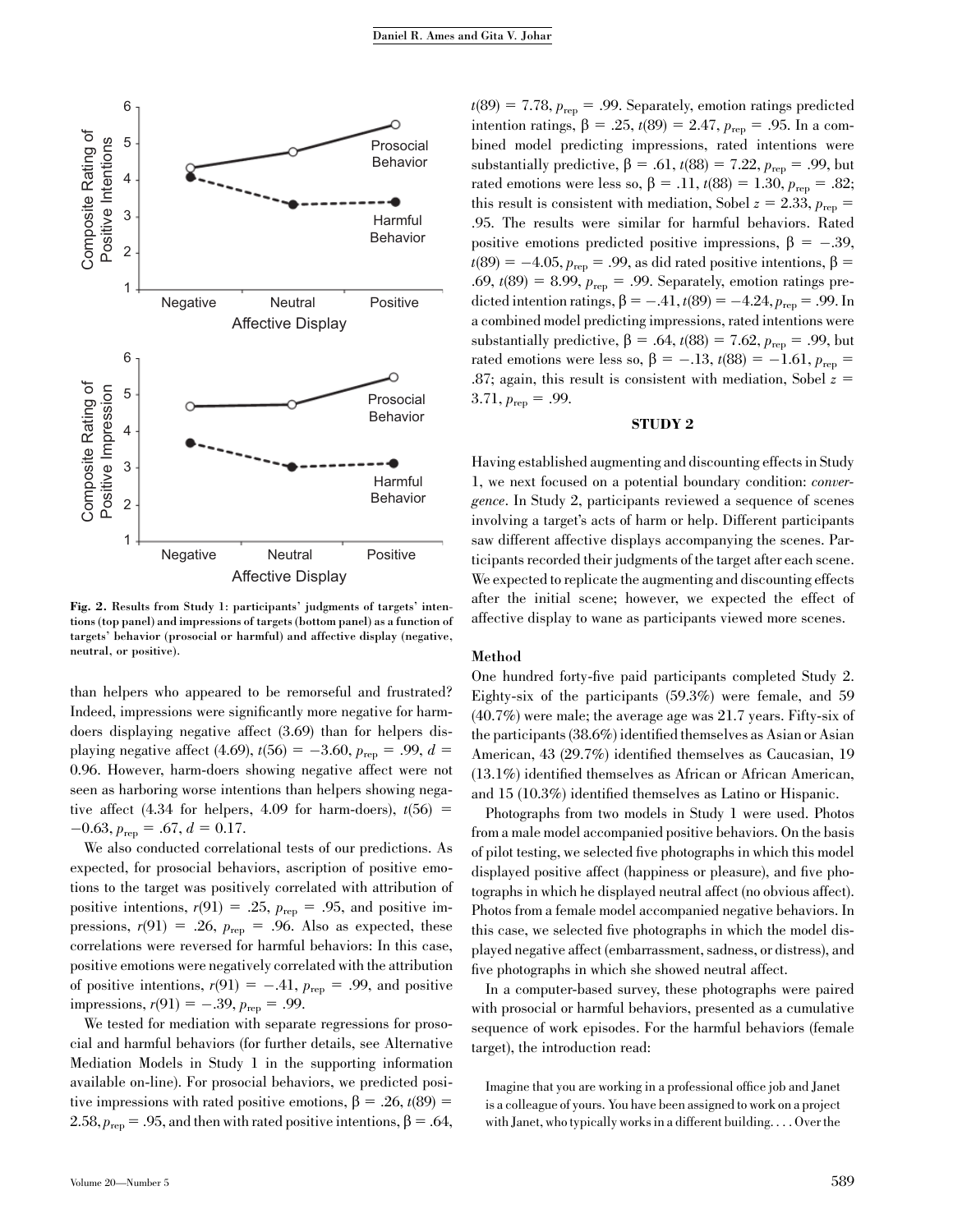next few screens, you'll see scenes about your ongoing meetings with Janet. Review each scene and record your impressions of Janet as they evolve. The picture above each scenario portrays Janet during the events described.

For the prosocial behaviors (male target), the introduction read:

Imagine that you are working in a professional office job and Alex is a colleague of yours. You and Alex have been assigned to work together on a project. These scenes you'll see take place over five days as the project goes on. Read each scene through carefully and answer the questions that follow. The picture above each scenario portrays Alex during the events described.

Each participant viewed five episodes, each matched with a photograph of the same valence (see Table S3 in the supporting information available on-line). Harmful behaviors included Janet coming to meetings late and unprepared. Prosocial behaviors included Alex helping to fix a computer problem and staying late to help. As in Study 1, the text descriptions also featured language corresponding to the affective displays. For each set of behaviors, some participants viewed the scenes in one order, and others saw the scenes in the reverse order; this counterbalancing helped to rule out the possibility that any apparent convergence was a function of the strength of the behaviors (e.g., later harmful behaviors might have been worse than the initial ones).

After each of the five scenes, the text and photograph remained on the screen until participants responded to our dependent measures (i.e., response time was not limited). Participants indicated their answers on a 7-point scale from 1 (strongly disagree) to 7 (strongly agree). Items for the harmfulbehavior condition were ''She is selfish, uncaring,'' ''She is a good colleague,'' ''She respects and cares about you,'' ''She is helpful, kind," and "She is a sad, downbeat person." For the prosocial-behavior condition, the same items were used, except that ''She'' was changed to ''He,'' and the last item read, ''He is a happy, upbeat person." The order of these items was randomized for each scene.

Thus, the experiment had a 2 (behavior valence: prosocial vs. harmful)  $\times$  2 (affective display: neutral vs. positive for prosocial behaviors, neutral vs. negative for harmful behaviors)  $\times$  2 (scene order: original sequence vs. reversed) between-participants design. Our selection of the affects to be contrasted (positive vs. neutral for the prosocial behaviors, negative vs. neutral for the harmful behaviors) was based on pilot research indicating that participants found the other behavior-affect combinations (e.g., repeated harmful behaviors accompanied by positive affect) peculiar or pathological.

#### Results

To test for convergence, we compared average ratings between the two affective-display conditions within each behavior (prosocial vs. harmful) condition and each episode (1–5; see Table S4 in the supporting information available on-line for detailed results of the comparisons). For each participant, we calculated a composite measure of positive impressions of the target by averaging ratings for ''good colleague,'' ''helpful,'' ''respects you,'' and ''selfish'' (reverse-scored).

In the prosocial-behavior conditions, the measure of positive impressions was significantly higher after the first episode for targets who showed positive affect (5.37) than for targets who showed neutral affect (4.73),  $t(75) = 2.60$ ,  $p_{\text{ren}} = .97$ ,  $d = 0.60$ . However, the difference between the affective-display conditions was not significant after the fifth episode (6.06 for positive affect vs. 6.12 for neutral affect),  $t(75) = 0.29$ ,  $p_{rep} = .58$ ,  $d =$ 0.07 (see Fig. 3). A repeated measures analysis of variance revealed a significant interaction between episode (first vs. fifth) and affective display (positive vs. neutral),  $F(1, 75) = 7.91$ ,  $p_{\text{ren}}$  $= .97, \eta^2 = .10$ , as well as a main effect of episode,  $F(1, 75) =$ 68.94,  $p_{\text{rep}} = .99$ ,  $\eta^2 = .48$ .

In the harmful-behavior conditions, the measure of positive impressions was significantly higher after the first episode for targets who showed negative affect (3.62) than for targets who showed neutral affect (3.24),  $t(66) = 2.39$ ,  $p_{\text{rep}} = .95$ ,  $d = 0.59$ . However, the difference between the affective-display conditions was not significant after the fifth episode (2.08 for negative affect vs. 2.05 for neutral affect,  $t(75) = 0.14$ ,  $p_{\text{rep}} = .54$ ,  $d =$ 0.03 (see Fig. 3). A repeated measures analysis of variance revealed a marginally significant interaction between episode (first vs. fifth) and affective display (negative vs. neutral),  $F(1, 0)$ 66) = 2.95,  $p_{\text{rep}}$  = .88,  $\eta^2$  = .04, as well as a main effect of episode,  $F(1, 66) = 63.60, p_{\text{rep}} = .99, \eta^2 = .73.$ 

#### Discussion

Our results were consistent with our prediction about convergence. Although positive (compared with neutral) affect initially augmented impressions based on a single episode of prosocial behavior, the effect dissipated as participants viewed additional helpful behavior. Likewise, although negative (compared with neutral) affect initially discounted impressions based on a single episode of harmful behavior, the effect dissipated as participants viewed additional harmful behavior.

## GENERAL DISCUSSION

Results from these two studies were generally consistent with our expectations. Perceivers appeared to use targets' affective displays to clarify the targets' underlying motives and character: Positive displays augmented behavior-correspondent inferences, whereas negative displays discounted behavior-correspondent inferences. Indeed, in Study 1, disgruntled helpers were ascribed intentions that were no more positive or prosocial than those of remorseful harm-doers. In other words, affective displays seemingly nullified the impact of behavior on perceived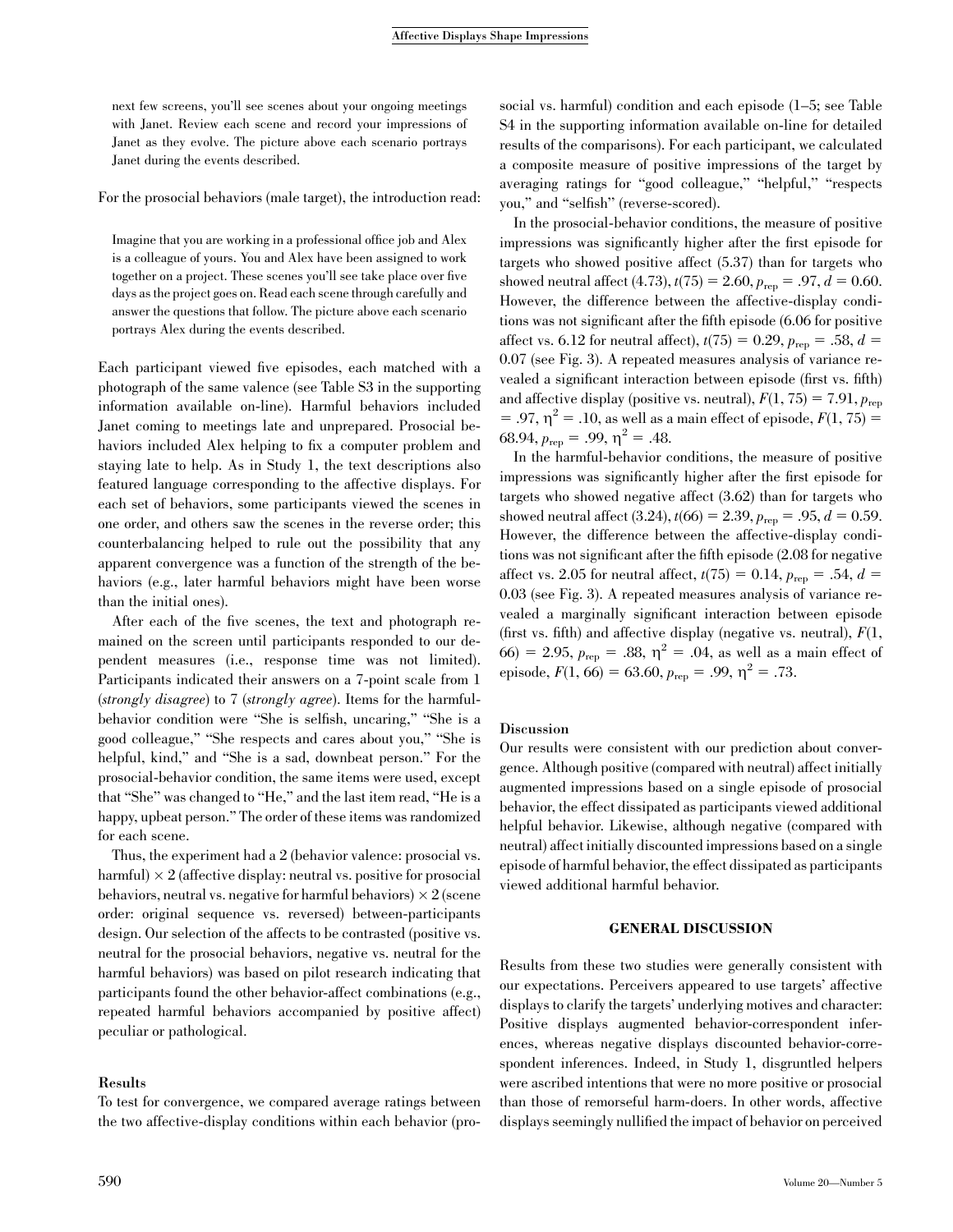

Fig. 3. Results from Study 2: participants' impressions of targets displaying positive or negative affect as a function of the number of episodes viewed. Results are shown separately for targets engaged in prosocial behaviors (top panel) and targets engaged in harmful behaviors (bottom panel). Results for targets displaying neutral affect are included in each graph for purposes of comparison.

intent. We also found the expected pattern of mediation: The link between affective displays and impressions seemed to be accounted for by perceived intentions. Study 2 showed evidence of convergence as a boundary to these effects: The ability of affective displays to discount or augment behavior-correspondent inferences appeared to wane over repeated episodes. In the short run, a target's affective displays may be able to trump his or her behavior in the eyes of a perceiver, but in the long run, impressions converge with repeated behavior. Over time, actions speak louder than affect.

Overall, our results portray perceivers as folk psychologists who, in effect, run appraisal theories of emotion backward in interpreting prosocial and antisocial behaviors, starting with a target's affective displays and using them to determine whether the target's behavior and outcomes are consistent with his or her motives (e.g., Ellsworth & Smith, 1988; Roseman et al., 1996). Appraisal theories also make more fine-grained distinctions within the categories of positive and negative emotions. Likewise, research on emotion perception has shown that perceivers distinguish between different kinds of positive emotions (e.g., happiness and pride; Tracy & Robins, 2007) and negative emotions (e.g., fear and anger; Marsh, Ambady, & Kleck, 2005). Our results open the door to additional work examining how specific emotional displays interact with behaviors to influence social judgment.

Our account resonates with work suggesting that impression formation is often a matter of ''mind reading'' (e.g., Ames, Flynn, & Weber, 2004; Malle, 2004; Read et al., 1990; Reeder et al., 2002) and highlights the role that ''emotion reading'' plays in these inferences. The building blocks for using faces to read minds show themselves early in human development. Infants and newborns attend to and distinguish among other individuals' affective displays; 1-year-olds can use an actor's positive-emotion displays to predict which object the actor will approach (e.g., Phillips, Wellman, & Spelke, 2002). By 2 to 3 years of age, children understand that people are happy if they get what they want, but may become sad or angry if they do not (Wellman et al., 2000; Wellman & Woolley, 1990). Children a few years older show a nuanced ability to read facial expressions—such as wariness and astonishment—and posit underlying mental states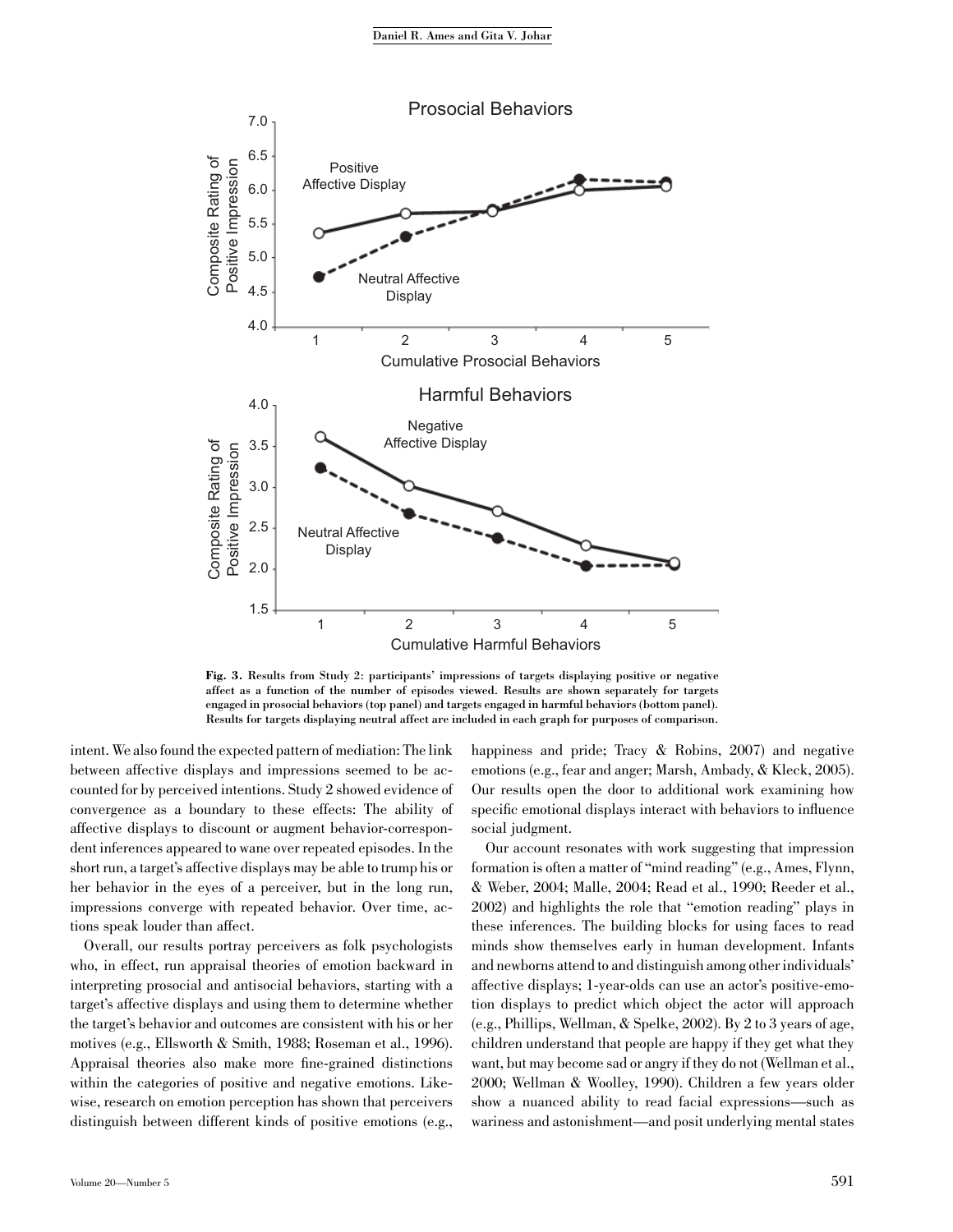(Baron-Cohen et al., 1996). In combination with these developmental findings, our results prompt questions about the emergence of augmenting and discounting based on affective displays. Do young children discount behavior-correspondent inferences for acts accompanied by negative affective displays? Do individuals with autism spectrum disorders show discounting or augmentation effects (cf. Frith, 2003)?

Our results also raise questions about cognitive effort and automaticity. Evidence suggests that behavioral information about a target spontaneously gives rise to trait inferences (e.g., Carlston & Skowronski, 1994; Uleman, Newman, & Moskowitz, 1996). Other research indicates that emotion recognition is automatic (Tracy & Robins, 2008). Are the augmenting and discounting effects we have demonstrated laborious corrections or spontaneous adjustments? Resolving the matter empirically would yield a more complete account of trait inference and emotion perception. At the very least, our findings suggest that perceivers consider affective displays relevant and use them when inferring dispositions from behavior.

Research on observers' emulation of targets' emotions may be relevant to our results. Recent work suggests a role for mirror neurons in social judgment (e.g., Gallese, Keysers, & Rizzolatti, 2004), such that perceivers may recapitulate other individuals' emotional displays as a way of understanding their mental states. Other work highlights various forms of mimicry and contagion that result in some version of targets' emotions being played out within perceivers (e.g., Neumann & Strack, 2000). It could be that some form of internalization is a necessary step for the augmenting and discounting effects we have shown. For instance, one may need to "feel" a harm-doer's remorse in some fashion in order to discount his or her malevolent intentions. Without this internalization, perceivers may not recognize a target's emotion, and augmentation or discounting based on that emotion may not occur (cf. Adolphs, Tranel, & Buchanan, 2005; Decety & Jackson, 2006).

There has been a recent blossoming of work on how the perception of faces, including static facial features, figures into impression formation (e.g., Gorn, Jiang, & Johar, 2008; Macrae, Quinn, Mason, & Quadflieg, 2005; Penton-Voak, Pound, Little, & Perrett, 2006; Willis & Todorov, 2006; Zebrowitz, 2006). Our results suggest that an individual with a permanent facial configuration that resembles positive or negative affective displays may be subjected to some chronic level of discounting or augmenting by onlookers. A sorrowful brow shape could lead one to receive marginally less credit for helping; an upturned mouth might cause one to be seen as slightly glib or remorseless in the face of harm.

Virtually all people offer a constantly shifting facial display that can communicate how they feel about what they have done and what is happening around them. Perceivers surely take advantage of this. From faces, they infer affect, from affect they infer intentions, and from intentions they infer character. Models of social judgment should reflect this fundamental process, as well as its boundaries.

Acknowledgments—We thank Cameron Anderson, Frank Flynn, Jeanne Ho-Ying Fu, Tory Higgins, Dacher Keltner, Eric D. Knowles, Brian Lickel, Malia Mason, and Yaacov Trope for comments, and Columbia University's Center for the Decision Sciences and the Columbia Business School Research Fund for research support.

#### **REFERENCES**

- Adolphs, R., Tranel, D., & Buchanan, T.W. (2005). Amygdala damage impairs emotional memory for gist but not details of complex stimuli. Nature Neuroscience, 8, 512–518.
- Ames, D.R., Flynn, F.J., & Weber, E.U. (2004). It's the thought that counts: On perceiving how helpers decide to lend a hand. Personality and Social Psychology Bulletin, 30, 461–474.
- Baron-Cohen, S., Riviere, A., Fukushima, M., French, D., Hadwin, J., Cross, P., et al. (1996). Reading the mind in the face: A crosscultural and developmental study. Visual Cognition, 3, 39–59.
- Carlston, D.E., & Skowronski, J.J. (1994). Savings in the relearning of trait information as evidence for spontaneous inference generation. Journal of Personality and Social Psychology, 66, 840–856.
- Decety, J., & Jackson, P.L. (2006). A social neuroscience perspective on empathy. Current Directions in Psychological Science, 15, 54–58.
- Ellsworth, P.C., & Smith, C.A. (1988). Shades of joy: Patterns of appraisal differentiating pleasant emotions. Cognition and Emotion, 2, 301–331.
- Frith, U. (2003). Autism: Explaining the enigma. Oxford, England: Blackwell.
- Gallese, V., Keysers, C., & Rizzolatti, G. (2004). A unifying view of the basis of social cognition. Trends in Cognitive Sciences, 8, 397–403.
- Goffman, E. (1959). The presentation of self in everyday life. New York: Anchor Books.
- Gold, G.J., & Weiner, B. (2000). Remorse, confession, group identity, and expectancies about repeating a transgression. Basic and Applied Social Psychology, 22, 291–300.
- Gorn, G.J., Jiang, Y., & Johar, G.V. (2008). Babyfaces, trait inferences, and company evaluations in a PR crisis. Journal of Consumer Research, 35, 36–49.
- Harker, L., & Keltner, D. (2001). Expressions of positive emotion in women's college yearbook pictures and their relationship to personality and life outcomes across adulthood. Journal of Personality and Social Psychology, 80, 112–124.
- Heider, F. (1958). The psychology of interpersonal relations. Hillsdale, NJ: Erlbaum.
- Higgins, E.T. (1998). The aboutness principle: A pervasive influence on human inference. Social Cognition, 16, 173–198.
- Jones, E.E., & Davis, K.E. (1965). From acts to dispositions: The attribution process in person perception. In L. Berkowitz (Ed.), Advances in experimental social psychology (Vol. 2, pp. 219–266). New York: Academic Press.
- Knutson, B. (1996). Facial expressions of emotion influence interpersonal trait inferences. Journal of Nonverbal Behavior, 20, 165–182.
- Krull, D.S., Seger, C.R., & Silvera, D.H. (2008). Smile when you say that: Effects of willingness on dispositional inferences. Journal of Experimental Social Psychology, 44, 735–742.